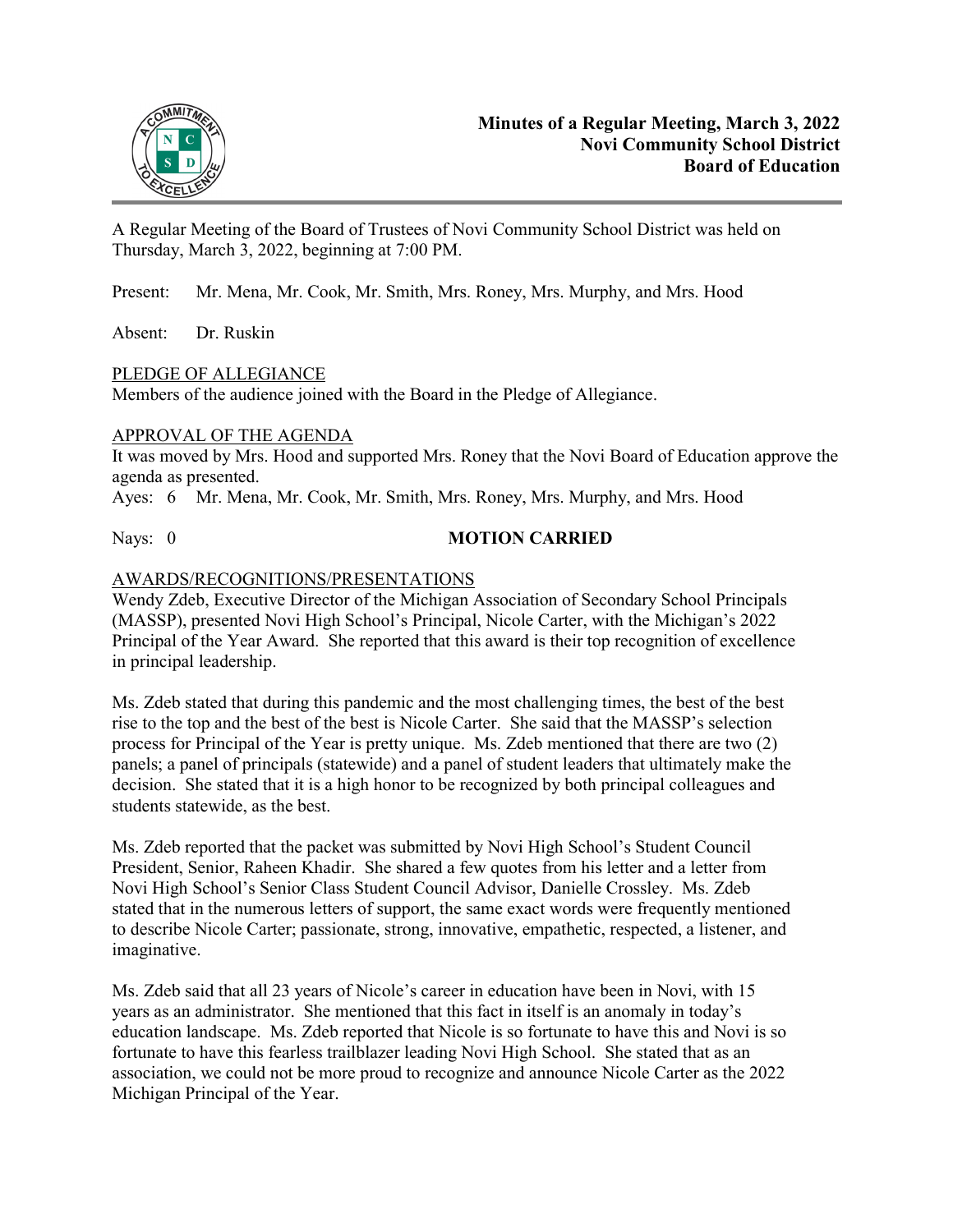Ms. Zdeb announced that this is a big deal because Nicole will travel to Washington D.C. to represent the State of Michigan and compete alongside all of the principals from every other state in the nation. She said she will be recognized at the State Conference in front of the entire membership, at the end of June.

## REPORTS TO THE BOARD

### AP/IB Annual Report

Alaina Brown, Advanced Placement (AP) and International Baccalaureate (IB) Coordinator, will be sharing with the Board of Education a presentation of the district's Advanced Placement (AP) and International Baccalaureate (IB) participation and performance data.

We are grateful to the community for supporting both programs that provide our students with additional academic opportunities. Conversations with students, parents, and teachers have yielded positive feedback for both programs.

#### COMMENTS FROM THE AUDIENCE RELATED TO AGENDA ITEMS

There were three (3) comments from the audience regarding the rescinding of the mask mandate.

#### CONSENT AGENDA ITEMS

Items included in the Consent Items are those which have previously been considered by the Board in committee or at a prior meeting, or of such a routine nature, that discussion is not required. Board members may request that any items be removed from Consent Items for further discussion, if additional information is needed or available.

## **CONSENT ITEMS**

- A. Approval of Minutes
	- a. Regular Meeting Minutes of February 17, 2022
	- b. Special Meeting Minutes of February 28, 2022
- B. Approval of Field Trip(s)
	- a. Novi Varsity Softball Tournament
	- b. 2022 MHSAA Winter Tournaments
	- c. First Robotics Competition Tournament
	- d. Winter Guard Indianapolis Competition
	- e. DECA International Career Development Conference
	- f. Novi Meadows Choir Cedar Point Trip

It was moved by Mrs. Murphy and supported by Mr. Mena that the Novi Community Schools Board of Education approve the Consent Agenda Items as presented.

Ayes: 6 Mr. Mena, Mr. Cook, Mr. Smith, Mrs. Roney, Mrs. Murphy, and Mrs. Hood

#### Nays: 0 **MOTION CARRIED**

# ACTION ITEMS

Personnel Report

Dr. Gary Kinzer, Assistant Superintendent of Human Resources, presents for your consideration the following personnel changes: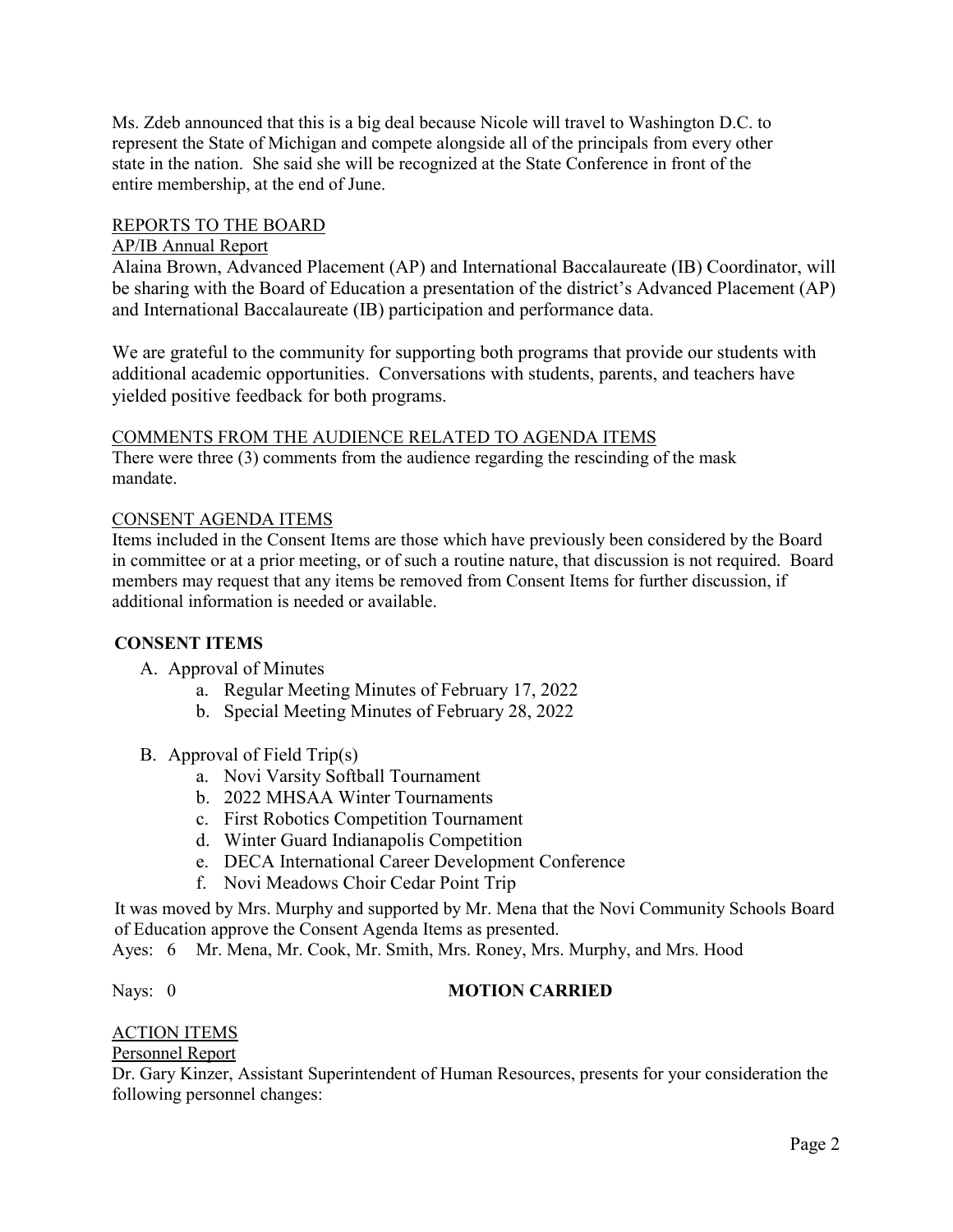# **A. New Hires**

| <b>Name</b>                            | <b>Bldg.</b> | <i><b>Assignment</b></i>   | <b>Reason</b> | <u>Rate</u> | <b>Effective</b> |
|----------------------------------------|--------------|----------------------------|---------------|-------------|------------------|
| Holifield, Amanda                      | <b>ECEC</b>  | Community Ed Asst.         | New Hire      | Level B     | $03 - 14 - 22$   |
| <b>B.</b> Retirements and Resignations |              |                            |               |             |                  |
| <b>Name</b>                            | <b>Bldg.</b> | <b>Assignment</b>          | <b>Reason</b> |             | <i>Effective</i> |
| Flynn, Brittany                        | <b>MS</b>    | Science Teacher            | Resigned      |             | $03-04-22$       |
| Turchi, Mary                           | District     | <b>Instructional Coach</b> | Retired       |             | $05-09-22$       |
| Flavin, Diane                          | <b>NATC</b>  | Special Ed Para            | Retired       |             | $06-10-22$       |
| Crouson, Erin                          | Adult Ed     | <b>ESL Teacher</b>         | Resigned      |             | $02 - 25 - 22$   |

## **C. Leaves of Absence**

| <b>Name</b> | <b>Bldg.</b><br>Assignment | <b>Reason</b> | <b>Effective</b> |
|-------------|----------------------------|---------------|------------------|
|-------------|----------------------------|---------------|------------------|

 Devogelaere, Scott Career Prep English Teacher Resigned 02-24-22 Hodorogea, Severina Adult Ed ESL Teacher Resigned 02-14-22

 It was moved by Mrs. Hood and supported by Mrs. Roney that the Novi Community School District Board of Education adopts the personnel report recommendations as presented. Ayes: 6 Mr. Mena, Mr. Cook, Mr. Smith, Mrs. Roney, Mrs. Murphy, and Mrs. Hood

## Nays: 0 **MOTION CARRIED**

Donation(s)

The following gifts are presented for Board acceptance:

• Donation of \$5,000 to sponsor the Frog Force FIRST team 503 in Novi High School. Donated by Nissan North America, Inc.

It was moved by Mrs. Roney and supported by Mr. Mena that the Novi Community Schools Board of Education accept the donation(s) as presented, with appreciation and thanks. Ayes: 6 Mr. Mena, Mr. Cook, Mr. Smith, Mrs. Roney, Mrs. Murphy, and Mrs. Hood

## Nays: 0 **MOTION CARRIED**

#### 2021-2022 Budget Amendment

On June 10, 2021, the Board of Education adopted the District's budget for the 2021-2022 fiscal year. An amendment to the budget reflecting all the changes known at this time has been prepared. It was presented to the Finance Committee on February 10, 2022 for review and is presented to the Board of Education tonight.

The 2021-2022 Budget Amendment was presented for information and discussion at the February 17, 2022 Board Meeting and comes back tonight for approval.

It was moved by Mr. Smith and supported by Mr. Cook that the Novi Community School District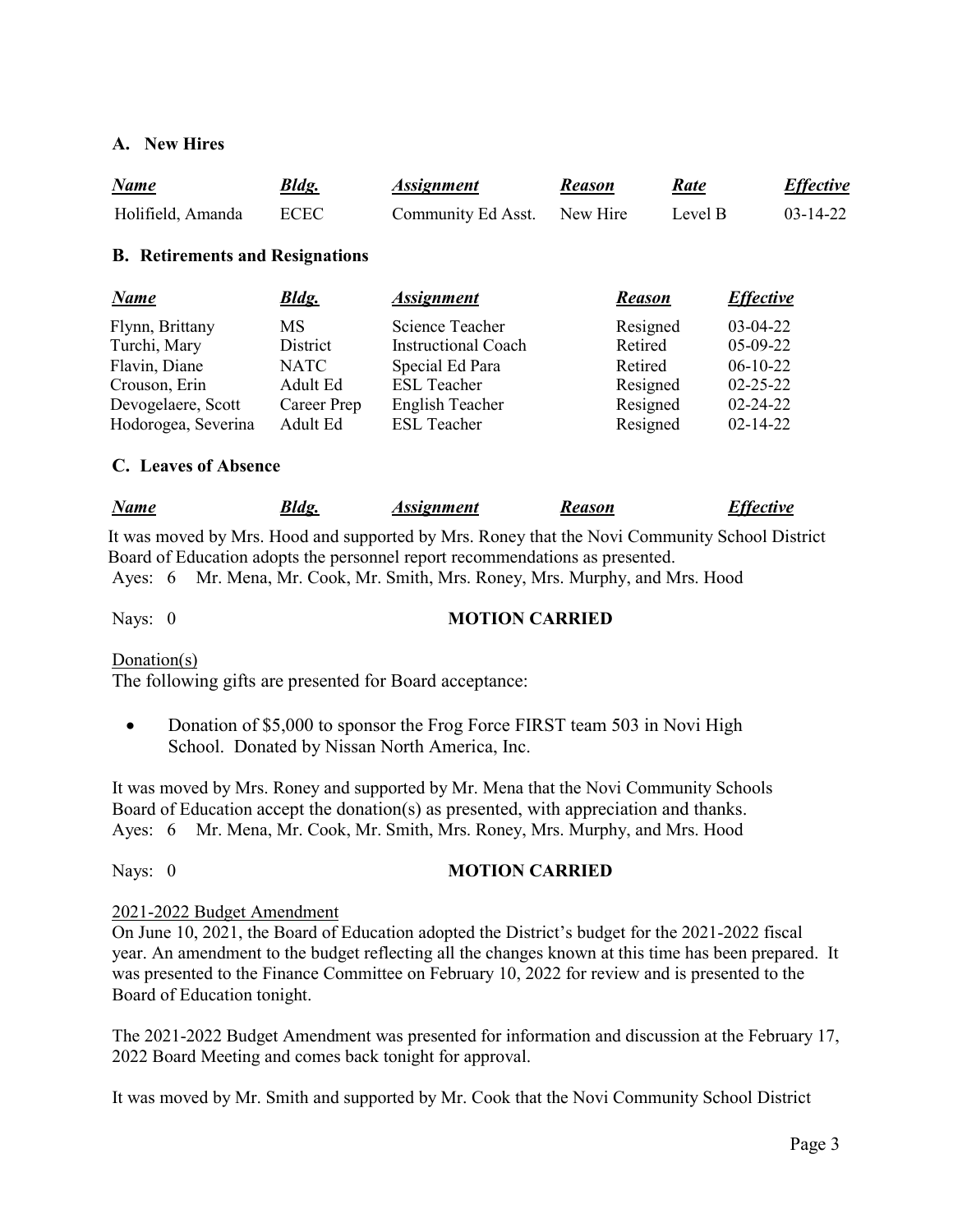Board of Education approves the 2021-2022 final budget amendment as presented, per the attached resolution.

Ayes: 6 Mr. Mena, Mr. Cook, Mr. Smith, Mrs. Roney, Mrs. Murphy, and Mrs. Hood

## Nays: 0 **MOTION CARRIED**

#### Physical Education Waiver

The curriculum committee met several times to discuss offering Physical Education (PE) credit to students who meet the state graduation requirement for Physical education in the following ways:

- Complete a course that meets the PE requirement
- Complete a summer school course that meets the PE requirement
- Compete both years of IB Sports, Exercise & Health Science HL1/HL2
- Earn Credit through the PE Test Out scoring 80% or above
- Complete the PE waiver process listed below

#### **PE Waiver Process**

- 1. Students may qualify for the PE waiver in the following ways:
	- 2 seasons of a high school sport (Freshman, JV, Varsity, or Unified Sports)
	- 2 seasons of marching band
	- 2 credits of dance at Novi High School (Beginning Dance, Dance II, Dance III, or Dance IV)
- 2. The PE Waiver must be signed by the athletic director, marching band director, or dance program director after completion of the 2nd season/credit.
- 3. Students must submit the completed and signed PE waiver application form to the student services office prior to the end of their Junior year.
- 4. Any student who has not met the PE requirement through one of the means above will be scheduled into a PE course during their senior year.

\*Students who complete the PE waiver process will have this noted on their transcript. There is no additional credit awarded for the waiver and students who qualify for the PE waiver must still meet the minimum 22 credit requirement for graduation for Novi High School.

It was moved by Mrs. Roney and supported by Mrs. Hood that the Novi Community School District Board of Education approves the Physical Education Wavier as presented.

Ayes: 5 Mr. Mena, Mr. Smith, Mrs. Roney, Mrs. Murphy, and Mrs. Hood

Nays: 1 Mr. Cook **MOTION CARRIED** 

#### Approval of Attorney

A complaint has been filed that needs investigation. Our attorney recommends hiring a third party firm to conduct the investigation.

It was moved by Mrs. Roney and supported by Mrs. Hood that the Novi Community School District Board of Education approve contracting with Allen Law Group to conduct a complaint investigation.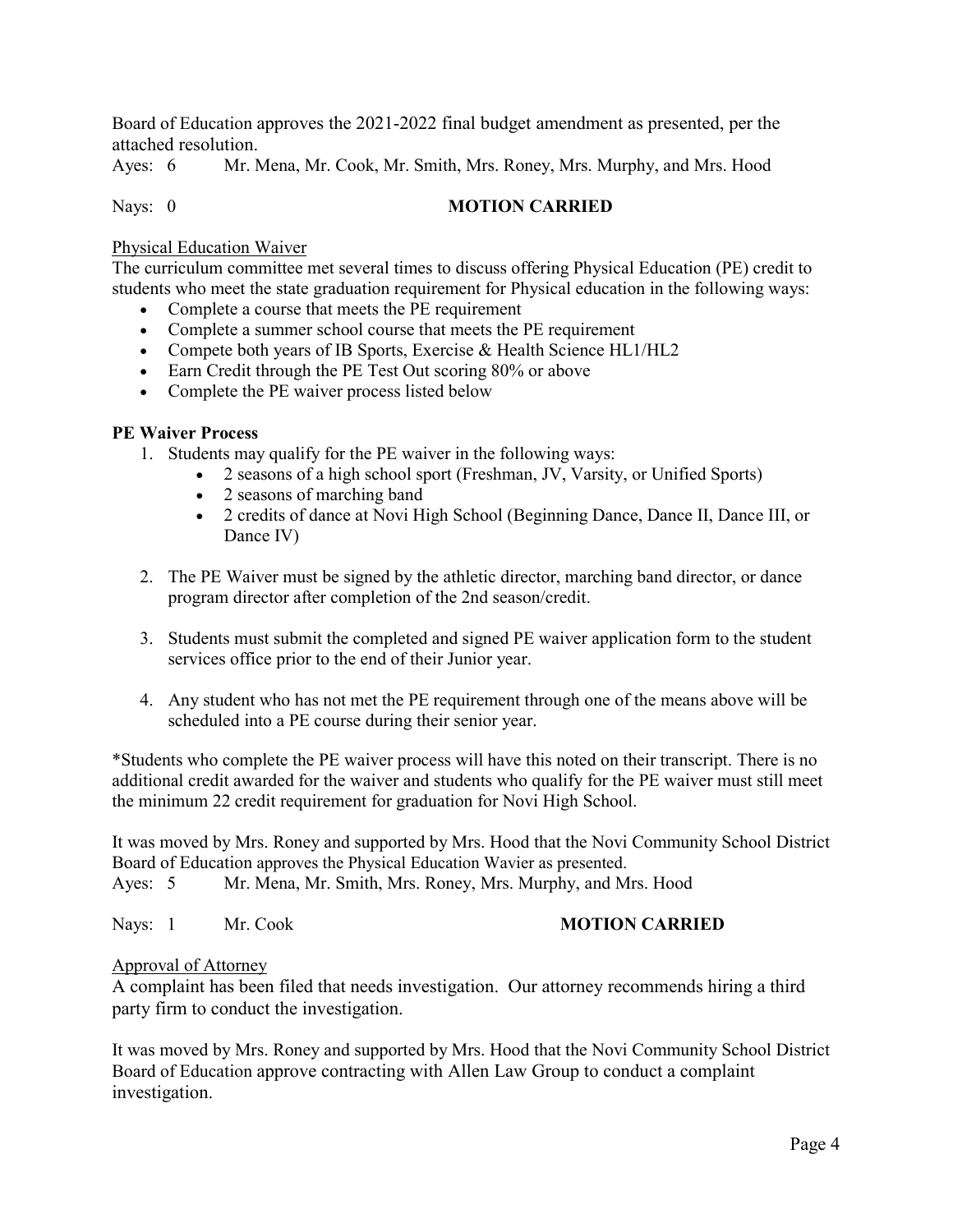Ayes: 6 Mr. Mena, Mr. Cook, Mr. Smith, Mrs. Roney, Mrs. Murphy, and Mrs. Hood

Nays: 0 **MOTION CARRIED** 

# INFORMATION AND DISCUSSION

Technology Refresh Phase III

With the community support of the District's Capital Bonds, the District has been able to make substantial investments in technology resources to support teaching, learning, and operations over the past two years. The following are recommendations to refresh some of the district technology:

Phase 3 will focus on refreshing:

- The District's four Apple computer labs
- Last fleet of Chromebooks

The administration is recommending the Novi Board of Education approve the following purchases from the Technology Capital Projects (Bond) 2019 fund in the total amount of **\$722,733.00** (seven hundred twenty-two thousand seven hundred thirty-three dollars)**.** The pricing for these purchases is based on the REMC Educational Cooperative Bid.

- 1. Award to Apple Inc. in the amount of **\$166,238.00** (one hundred sixty-six thousand two hundred thirty-eight dollars) for the purchase of 32 Mac mini computers, 68 24-inc iMac computers, 32 mice, 32 keyboards, and 68 USB-C lightning cables. The Funding Source is the 2019 School Bond Fund.
- 2. Award to Presidio, in the amount of **\$556,495** (five hundred fifty-six thousand four hundred ninety-five dollars) for the purchase of 1300 Dell 3110 Chromebooks and 33 Dell Curved Monitors. Funding Source is the 2019 School Bond Fund.

This comes tonight for information and discussion and will come back to the Board for approval at the March 17, 2021 regular board meeting.

## 2021-2022 Erate Awards

On December 2, 2021, a comprehensive Request for Proposal (RFP) was released by the Novi Community School District (NCSD). On January 13, 2022, NCSD three (3) bids for the Network Electronics (switching) and Wireless Electronic and two (2) bids for the Uninterrupted Power Supplies (UPS).

The team reviewed each proposal and conducted follow-up interviews with each vendor. Based on the bid reviews and interviews, it is being recommended that the Novi Community School District award the following contracts:

1. Network electronics, switching, installation, support, disposal and seven years of licensing to Delta Networks in the amount of \$903,771.12. The project will include a 10% contingency managed by the District. Total project budget is \$994,148.23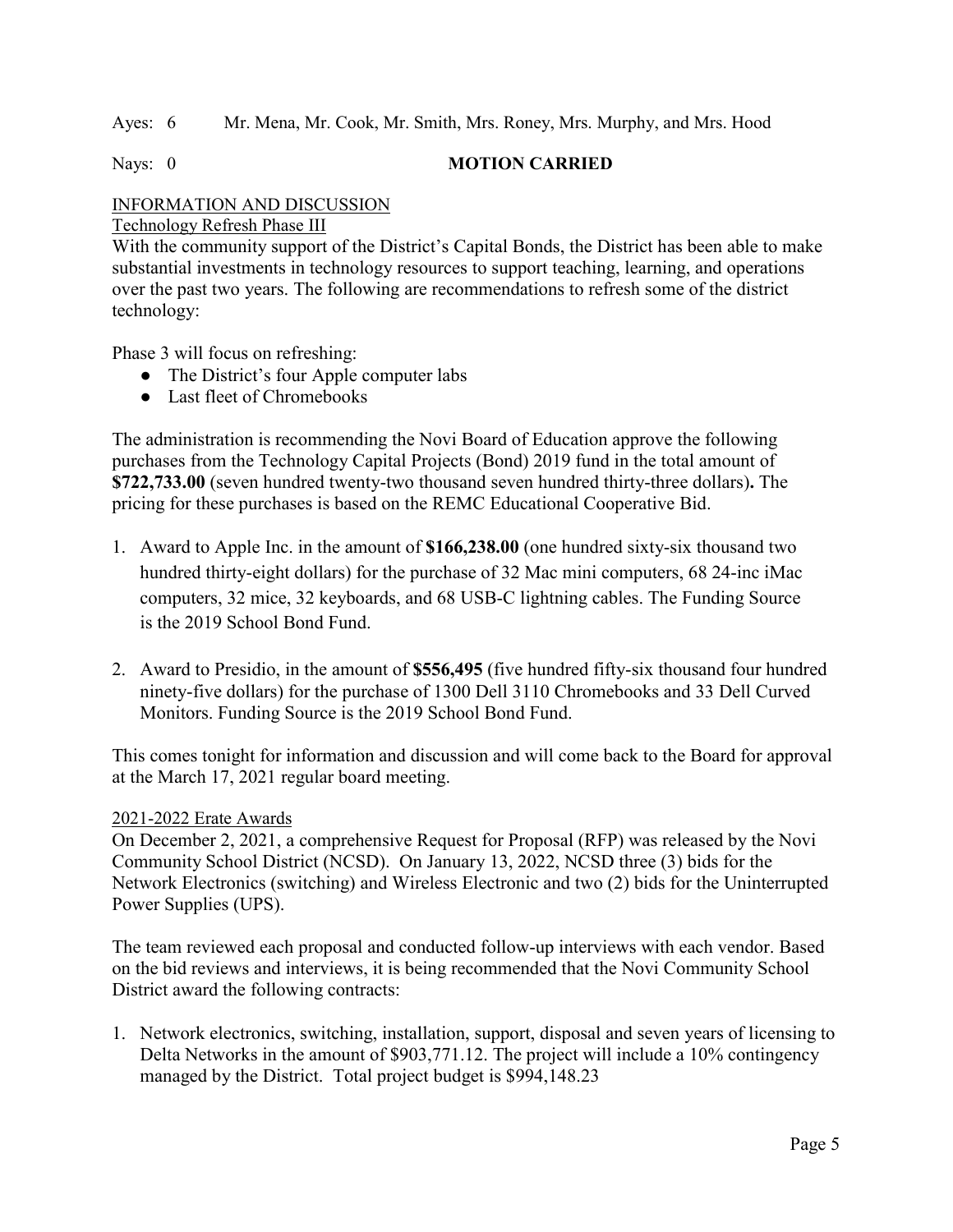- 2. Wireless electronics, installation, support, disposal and seven years of licensing to Inacomp, TSG in the amount of \$676,997.19. The project will include a 10% contingency managed by the District. Total project budget is \$774, 696.91.
- 3. Uninterruptible Power Supplies, five-year warranty, disposal of old batteries and equipment and installation to Delta Networks in the amount \$25 839.60. The project will include a 10% contingency managed by the District. Total project budget is \$28,423.56

The above projects are within the budgeted amounts for the 2019 School Bond projects. The next refresh for these projects will be scheduled in five to seven years. This replacement window is dependent upon District projects, changes in technology and needs for increased capacity to meet future growth beyond what was designed into the projects.

Each project is eligible for partial e-rate reimbursement and will be submitted to the Universal Service Fund per the federal rules and guidelines. All federal e-rate requirements, including Novi Board of Education approval, must be met by March 22, 2022.

This comes before the Board tonight for information and discussion and will come back for approval at the March 17, 2022 meeting.

## 2022 Site Improvement Projects

SME is recommending to the Board of Education that the 2022 Site Improvements Project be awarded to Nagle Paving Company, of Novi, Michigan. This recommendation is based upon review of the submitted bid documents and the post bid interview conducted by the owner's review team and a member of Nagle Paving Company. The four (4) contractor Bid Summary is below.

The scope of construction recommended for award includes the base bid of the program (\$3,431,937.00) and alternates that will be determined during pavement evaluation in the spring that have a full value of \$662,616.00. No voluntary alternates were submitted by Nagle Paving Company. The total recommended contract award to Nagle Paving Company for the base bid and all alternates is \$4,094,554.00.

This comes before the Board tonight for information and discussion. I will come back for approval at the March 17, 2022 Board meeting.

## 2022-2023 NEA Calendar

Administration and the Novi Education Association (NEA) have reached a tentative calendar for 2022-2023. The attached calendar shows our proposed calendar, which meets the state required days and hours.

## COMMITTEE REPORTS

#### Finance Committee

Mrs. Hood, Board Treasurer and Committee Chair, reported that the committee met on February 10, 2022 and reviewed that the budget that Mr. McIntyre reviewed with the Board two (2) weeks ago and then again this evening. She stated that there was one (1) question from the audience. Mrs. Hood said that having someone (from the audience) there was nice.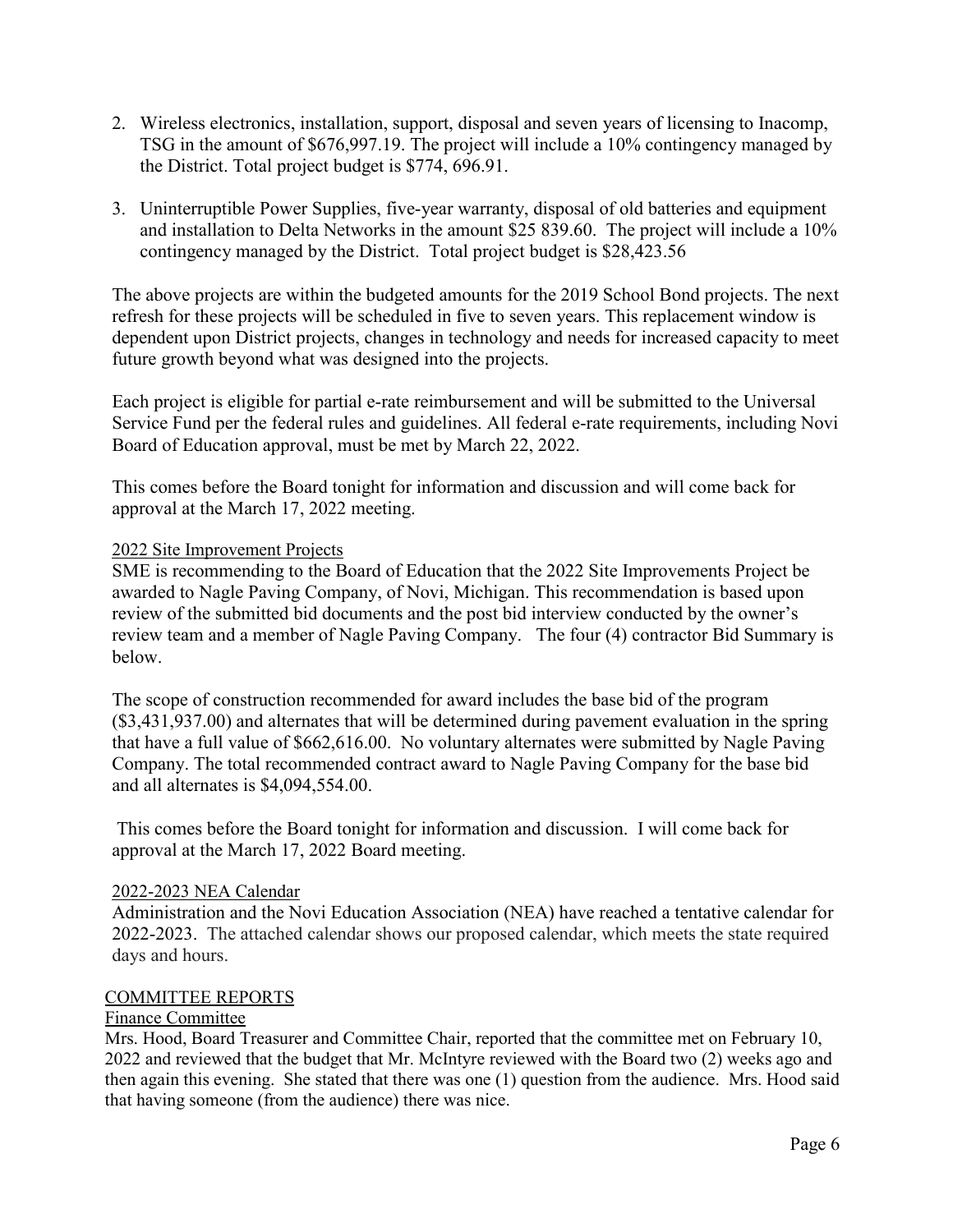## Curriculum Committee

Mrs. Murphy, Board Trustee and Committee Chair, reported that there was a committee meeting on February 10, 2022 and it was very well attended. She stated that it lasted two (2) and a half hours and she believes that everyone in attendance stayed the whole time. Mrs. Murphy said that it ended up being a really good meeting and had opportunity for people to feel heard. She mentioned that there was good discussion, lots of comments, and a presentation on our social emotional learning.

Mrs. Murphy reported that it was both educational for the people there to hear what we are doing and what has been historically done over time. She stated that back in her day it was called citizenship, which she had forgotten about until they brought it up at the meeting. Mrs. Murphy said that overall it was a really good meeting and although it lasted two (2) and half hours, they still have more work to do. She mentioned that they are moving forward and she felt like there was a lot of cohesion that came about.

Mrs. Murphy reported that as a result, people could see what they all have in common that they can all stand behind and support. She stated that is was incredibly refreshing in this day and age. Mrs. Murphy said the next meeting is March  $10<sup>th</sup>$  and they are still finalizing the agenda.

## COMMENTS FROM THE AUDIENCE

There was one (1) comments from the audience this evening praising Principal Carter on her 2022 State of Michigan Principal of the Year award and the Novi Community School District' excellence.

#### SUPERINTENDENT REPORT

Dr. Steve Matthews, Superintendent of Schools, reported that last week he had the opportunity to chaperone and judge at this year's HOSA State Leadership Conference. He stated that Novi High School had 357 state qualifiers, which is a new record at this conference. Dr. Matthews said it was amazing to see. He mentioned that it was held at the Grand Traverse in Traverse City.

Dr. Matthews reported that part of his responsibility was to walk around and monitor student behavior. He stated that he saw our students and they are amazing students. Dr. Matthews said there were similar high schools to Novi that had 90 students at the State Leadership Conference and we had over 300 students there. He mentioned that as he walked through, our students were everywhere and they were just tremendous.

Dr. Matthews reported that, we had 148 students in the top eight at the State Leadership Conference and 57 International Leadership Conference qualifiers. He stated that the International Leadership Conference will take place this June, in Nashville, Tennessee, and we will have great representation from Novi High School there. Dr. Matthews said that after the conference, he received a text from a former colleague, in another district, who said she was just amazed at the Novi High School students. He responded to her by saying that they are an amazing group.

Dr. Matthews reported that we have our masks optional policy in place now, for a week, in the district. He stated that overall things seem to be going well. Dr. Matthews said that he has visited multiple schools this week and saw a respectful attitude among the students and staff. He mentioned that both students and staff in masks and not in masks and things were going very well.

Dr. Matthews reported that there have been some questions brought to his attention, so he and his Cabinet had conversation about when the appropriate time would be to bring parents back into our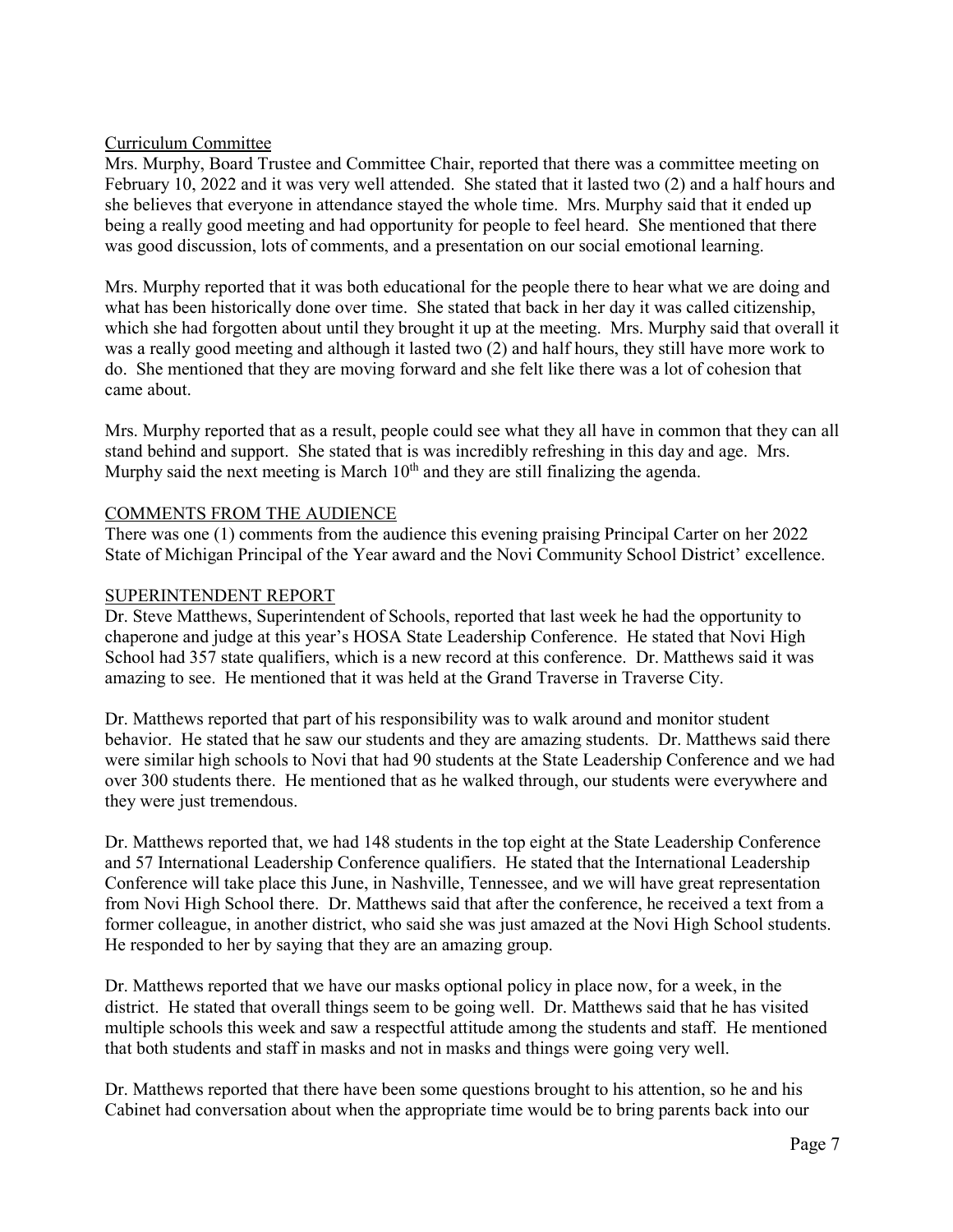schools as volunteers and participants. He stated that Dr. Webber will be having a meaningful discussion with our elementary principals tomorrow. Dr. Matthews said that he is sending out an email to our elementary principals that will direct them to give guidance to our parents, so that we can get them back in the buildings in a meaningful and appropriate way. He mentioned that we will probably not have out mask concerts in the gyms, but we will be able to bring parents back in as volunteers in the media center and classrooms for March is reading month.

Dr. Matthews reported that our Curriculum Committee is meeting next week. He stated that one of the topics of conversation will be a diversity audit of media center materials. Dr. Matthews said the he and a couple of other administrators met with three (3) of the district's media center specialists and talked about how this would happen. He mentioned the information that he and Dr. Webber will bring to the Curriculum Committee next week will be about what the curriculum or that diversity audit would look like and how it might proceed. Dr. Matthews reported that if the Curriculum Committee gives them a blessing, they will move forward and then bring that conversation to the entire Board.

## ADMINITRATIVE REPORTS

Mr. Greg McIntyre, Assistant Superintendent of Business and Operations, said that he wanted to circle back to keep the Board in the loop. He reported that the Board gave the District authorization to move forward with the Series Two (2) of the 2019 Bond, another 55 million dollars. Mr. McIntyre stated that he and Dr. Matthews were participating in a phone call today and they will be putting out an advertisement to allow local residents to be able to participate and purchase some of the bonds as well. He mentioned that we are moving forward with the process and hopefully we will have this wrapped up by May  $4<sup>th</sup>$ .

Dr. Gary Kinzer, Assistant Superintendent of Human Resources, reported that at our next meeting on March  $17<sup>th</sup>$ , we will formally recognize our 2021-2022 Teachers of the Year. He stated that he is looking forward to presenting them to the Board.

Dr. Kinzer reported that our Support Person of the Year nomination window closed today. He stated that that last time he checked, we have seven (7) nominees. Dr. Kinzer said that they will be selecting the winner for that soon and will certainly be recognizing that person in the near future.

Dr. RJ Webber, Assistant Superintendent for Academic Services, introduced Mr. Jeff Mozdzierz and asked him to come to the podium. He stated that he and Jeff had the pleasure of going to Fanuc Robotics. Dr. Webber said that Fanuc owns about 70 percent of the market share in global robotics. He mentioned that six (6) members from TMP Architectural Firm also joined them.

Dr. Webber reported that Fanuc was gracious enough to spend three (3) hours with them. He stated that they dug into what is next for the back end of the high school. Dr. Webber said that this is part of the bond program, but the Board often hears Jeff speaking about things like switches and things. He mentioned that not enough people know the gift that Jeff is to our District from an instructional standpoint and how technology is utilized for learning.

Dr. Webber reported that he had never seen a facility like this will never look at robots the same from food handling to the clothing and shoes we wear, vehicles we drive and on and on. He stated that the most exciting thing is the opportunity to bring these things to Novi High School; CNC nulls, CNC lathes, robotic certification programs and do it with a company that is based in Michigan, only 30 minutes away.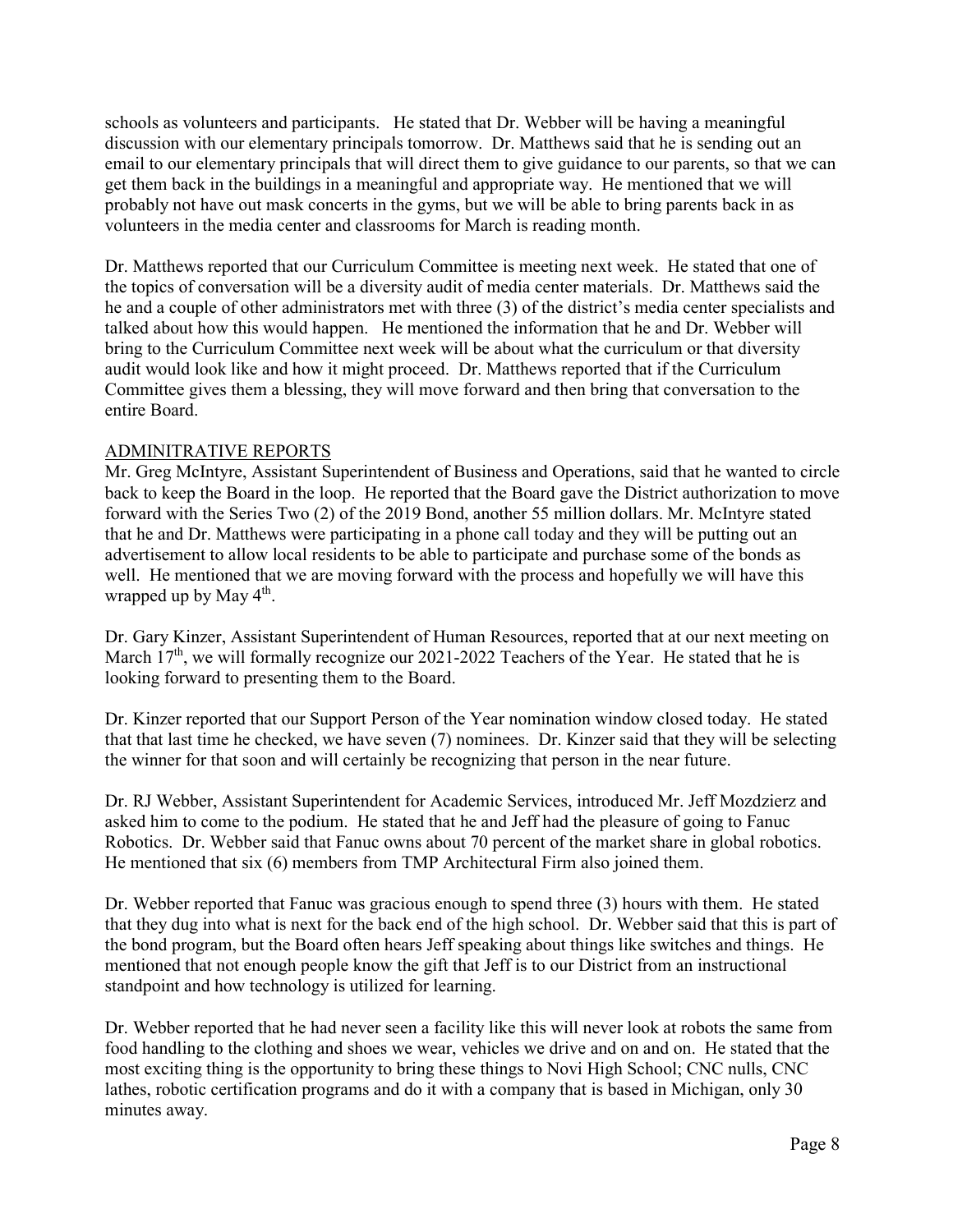Mr. Jeff Mozdzierz, Director of Technology – Field Services with Oakland Schools, reported that we are looking for opportunities for our students to prepare them for their future either in the workforce or in education. He stated that what is the exciting thing about going to Fanuc today was seeing an industry and company that is really invested in education. Mr. Mozdzierz said that are looking at the next generation workforce, realizing here is a shortage of qualified candidates to come in and do the work that they are trying to prepare for and create across every industry. He mentioned if you look at where their robots are sitting and the things that we take for granted on a daily basis, they are engineering robots to automate those processes.

Mr. Mozdzierz reported that they are not replacing jobs, but creating new jobs and efficiencies. He stated that it was really exciting to see what the potential could be in Novi and really infusing this into some of our existing programs. Mr. Mozdzierz said that for those who do not know, he is a former elementary principal, special education teacher, who went into technology, so his passion is on the learning side. He mentioned that he can talk switches, feeds, devices, but her really gets excited when we talk about what to do with that stuff and what opportunities it provides.

Mr. Mozdzierz reported that when he gets the opportunity to go with districts and talk about this or talk with Oakland Schools Career and Technical education consultants, then that is the exciting piece of education. He stated that those pieces that we have to figure out how to capture and enlighten our kids so that when they go off to college or leave high school, that first year or those five years in college that they are not spending just discovering and then coming out a hundred and fifty thousand dollars in debt and still do not know what they want to do. Mr. Mozdzierz said having opportunities to talk to Fanuc and other companies, they see this opportunity to help schools open up opportunities for students to think about what it might be.

Mr. Mozdzierz mentioned that prior to this meeting, he spoke with one of our semi consultants and he phrased it really well. He reported that he said we want opportunities to explore and expose kids to the what if and the what could be and to spark their interest and to learn agility. Mr. Mozdzierz stated that just because you want to be an engineer does not mean you should not take a shot at a class or you should not take a robotics class because that makes you a better engineer. He said that if you could understand what the people are doing, and that is what I saw today during the Fanuc tour and seeing the equipment and their thought process about the curriculum.

Mr. Mozdzierz mentioned that they realize the same shortage they are having on the robotic side; we are having on the qualified CTD educators side. Mr. Mozdzierz reported that they want to help prepare a talented math teacher who has a passion and can understand what it means to be a robotics teacher or CNC teacher and connect those two (2). He stated that sometimes we forget about the connection and learning, so it was really exciting to have that conversation. Mr. Mozdzierz said that it was more exciting to see the architects' eyes light up as they saw some of the potential not only in the space we have allocated, but in the surrounding spaces and what we could really do over the next several years.

Mr. Mozdzierz mentioned that this is the see of opportunity as we think about how to take the high school curriculum (IB and traditional classes) and converge that into new opportunities, link it to the incubator call, link it to IB, and really engage those students who want to be a welder or a mechanic. He reported that we have a tremendous opportunity to leverage the community's investment in the bond and really think about the space and continue to grow it down the road.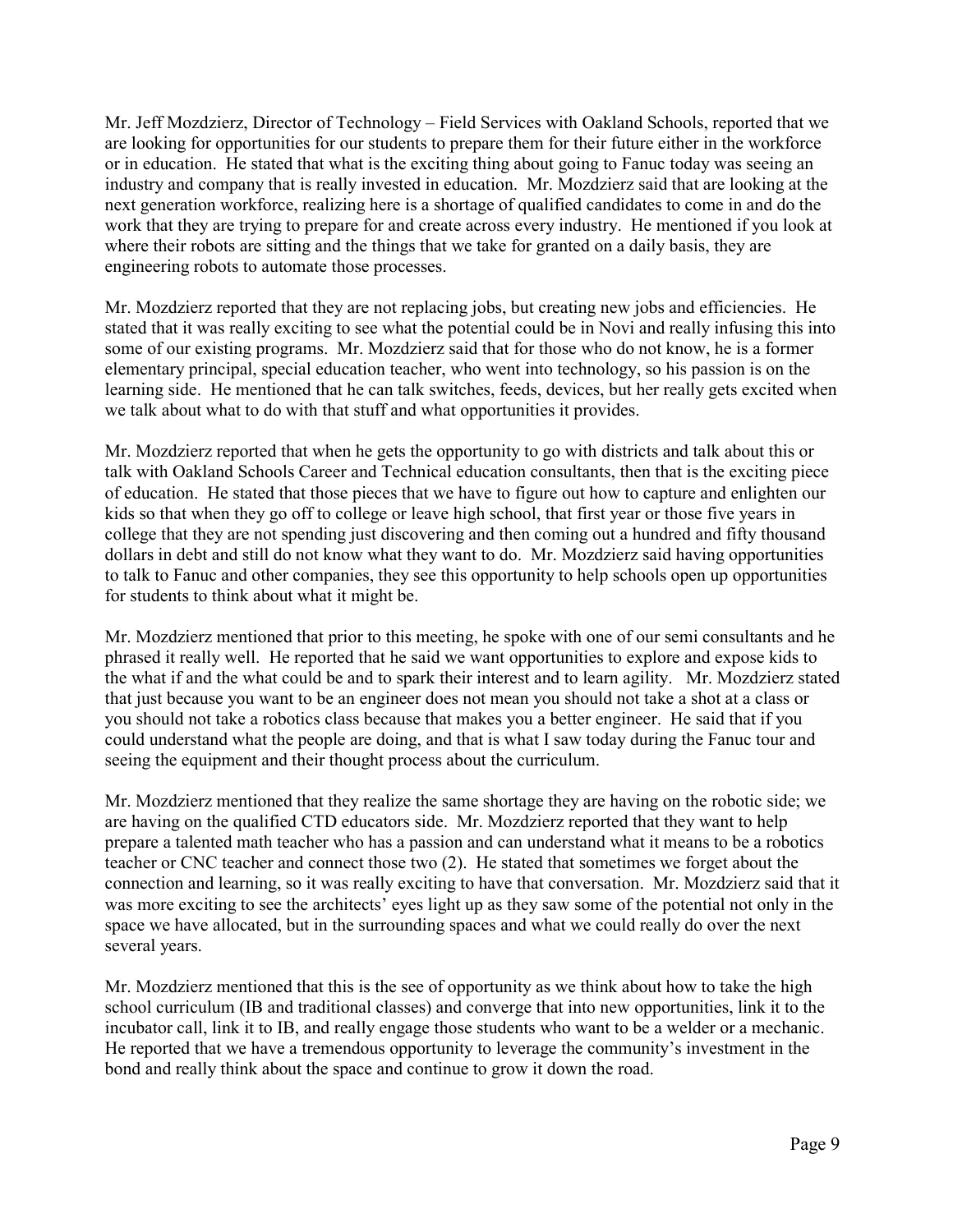Dr. Webber reported that tomorrow we have a, kindergarten through sixth grade, professional development. He stated that Kindergarten, first, second, and fifth grades will be working on Advantage Math recovery; third and fourth grade teachers and our ELD staff and our intervention staff were doing small group instruction. Dr. Webber said they are going to really focus on how do we reach as many learner as we possibly can. He mentioned that sixth grade will be working on Understanding by Design (UbD) and the K-6 specials teachers will be working on aligning their curriculum.

Dr. Webber reported that on Monday, our 7-12 will be doing Understanding by Design (UbD) as well; with a special thanks to our instructional coaches who, throughout this entire year, have helped us carry our professional development approach based on our Michigan Continuous Improvement Plan. He thanked Jeff for staying.

## BOARD COMMUNICATION

Mrs. Roney, Board Trustee, reported that she was reading through her Prevention Magazine and came across an article, Let's Unplug. She stated that the first Friday in March is designated as a National Day of Unplugging. She stated the everyone should challenge themselves to stay away from their devices for a longer period of time. Mrs. Roney said, power down your work computers as soon as you are off the clock and avoid checking emails into the night. She mentioned that tomorrow she can take a digital break, can reduce stress, and help become more mindful and active.

Mrs. Hood, Board Treasurer, reported that she saw a post on Twitter related to women's History Month, this month. She stated that it was a Mr. Rogers like presentation, adorable, to the kids and talked about Seneca Fall, New York, the birthplace of the women's rights movement. Mrs. Hood said that in was the first convention in 1848 and 300 men and women discussed the rights of women who, at the time, were darn neat second-class citizens. She mentioned that it started with 300 people and what a small group of people can do.

Mrs. Hood reported that she started Googling on that and in 1971, which is within many of our lifetimes, a woman could not have her own bank account, could not have a credit card, and it was shockingly offensive to her. She stated that she was glad we have made progress. Mrs. Hood said that it made her think of Mrs. Carter, our wonderful principal, and how we can expect and appreciate all the things that women have accomplished and will be accomplishing.

Mrs. Murphy, Board Trustee, commented that she was curious, why Seneca Falls because that is where A Wonderful Life was filmed. She stated that she did not know if those are connected, but life is more wonderful for us now indeed. Mrs. Murphy reported that we truly have a lot of great women in this District that do contribute a lot. She said that we are all thrilled for Mrs. Carter and she does not know how they decide this on the national level, but it would be really awesome.

Mr. Cook, Board Vice-President, asked Dr. Webber to repeat something that he said last Monday to some visitors that we had in District from a private school.

Dr. Webber stated that on Monday, we had two (2) people fly in from Houston who worked for a private school. He reported that they found us through searching and wanted to emulate our STEM program. Dr. Webber said they were really intrigued with what we were doing from a K-6 standpoint, especially with our curiosity kits in our elementary schools, the robotics program in sixth grade, and the micro bit in fifth grade. He mentioned that Mr. Brickey hosted them for the whole day and took them around the District: to the high school and the elementary schools to meet our media specialists.